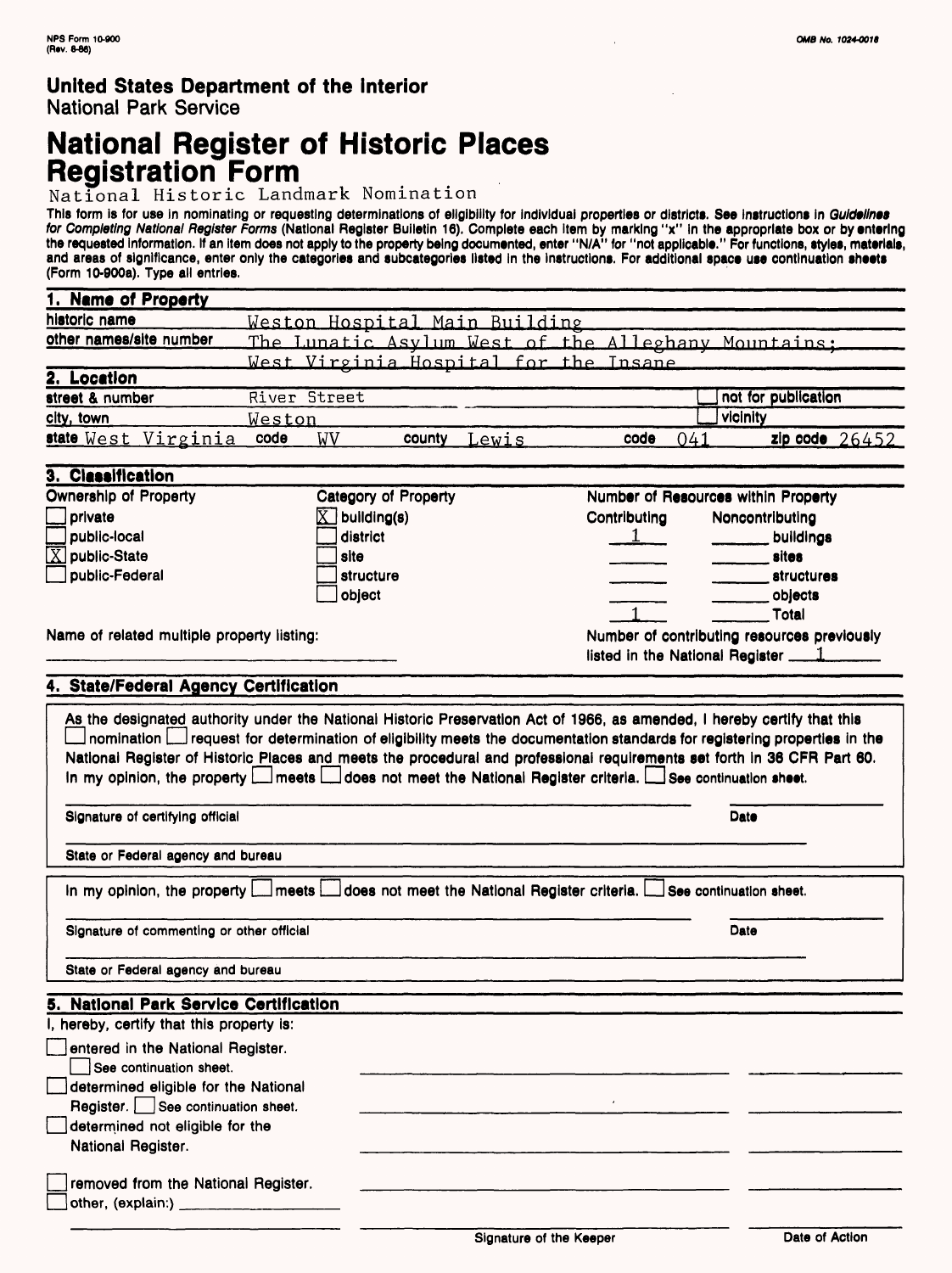| <b>6. Function or Use</b>                                                   |                                                        |                             |
|-----------------------------------------------------------------------------|--------------------------------------------------------|-----------------------------|
| Historic Functions (enter categories from instructions)                     | Current Functions (enter categories from instructions) |                             |
| Health Care - hospital                                                      | same                                                   |                             |
| 7. Description                                                              |                                                        |                             |
| <b>Architectural Classification</b><br>(enter categories from instructions) | Materials (enter categories from instructions)         |                             |
|                                                                             | foundation                                             | Sandstone                   |
| Late 19th and 20th Century<br>Revivals: Jacobean                            | walls                                                  | blue sandstone              |
|                                                                             | roof<br>other                                          | modern composition shingles |

**Describe present and historic physical appearance.**

#### Summary

The main building at Weston as designed by Richard Snowden Andrews is massive. Built of sandstone blocks in all of its exterior walls, the structure measures nearly 1300 feet along the facade. The center unit is four stories high with a great cupola and clock tower. This section was originally designed to house offices and personnel and at one time even had such features as a large ballroom. The main hall of the center section runs in a northwest-southeast direction and is transected by the long hall that runs through the 3-1/2-story hyphens to either side. At the ends of these are smaller versions of the perpendicular center pavilion, from which branch other hyphens that connect to a final set of pavilions. Additionally, there are small wings on the north and south, slightly set back from the main facade and having three perpendicular projections to the rear.

#### Additional Description:

Symmetry in design is evident throughout, and the facade is broken regularly with gables that are stepped in the lower portions. Also, there are threesided bays at the far ends of the 3-1/2-story sections and between each of the gabled elements. Fenestration is most elaborate, the multitude of windows providing ample natural light. (There are 902 windows.)

When the building of the south one-story wing (the first completed) was undertaken in the late 1850s and early 1860s, a fine blue sandstone was brought in from a quarry at Mt. Clare in nearby Harrison County. The quality of the stone and workmanship is excellent, but as the building progressed the quality of materials lessened.

The building is of load-bearing masonry construction with most exterior walls of blue sandstone and interior walls of brick. Its main section (nearly 800 feet long) is basically a five-part composition, symmetrically arranged around a center pavilion comprised of projecting pavilions and connecting hyphens.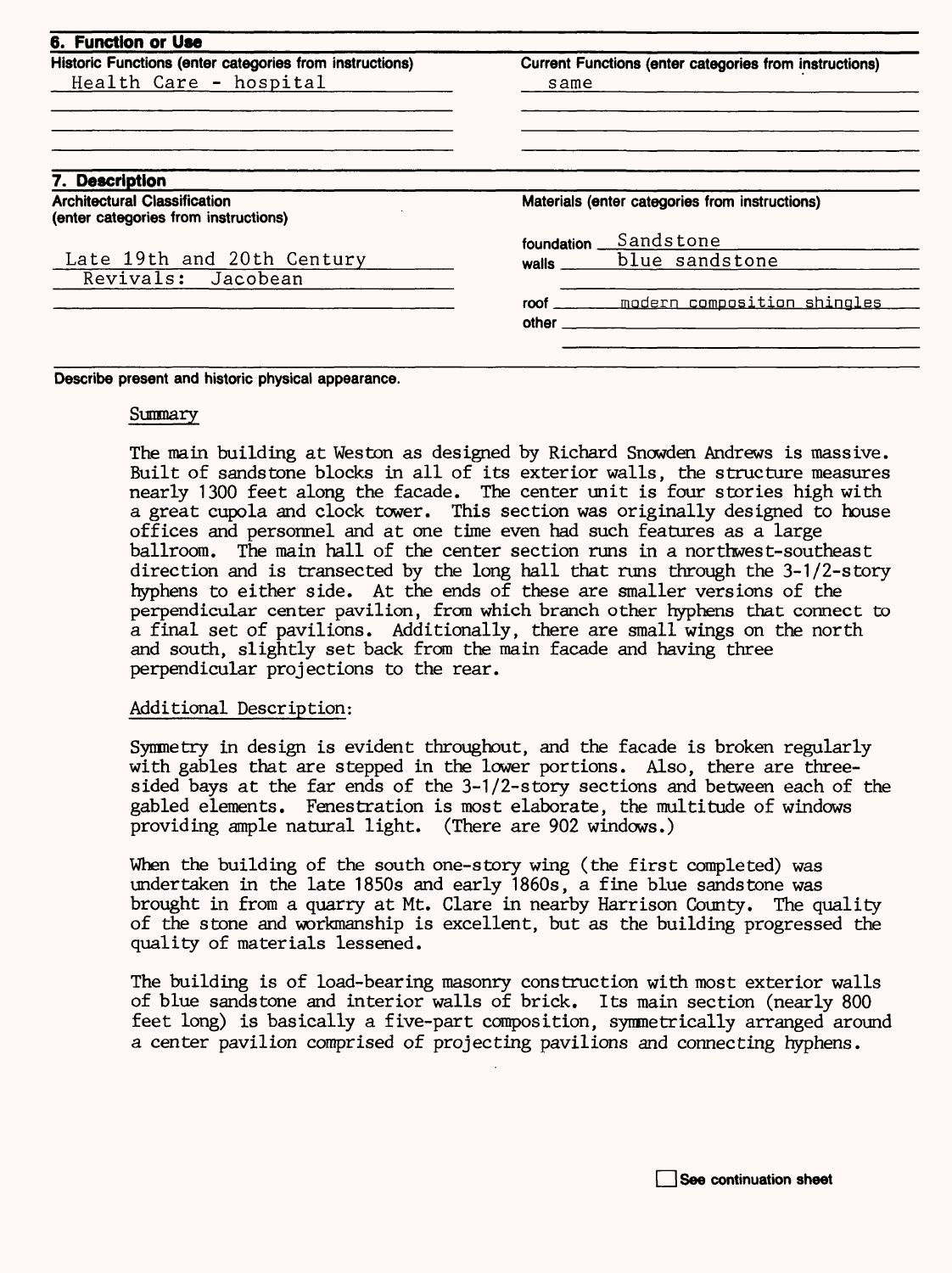| 8. Statement of Significance<br>Certifying official has considered the significance of this property in relation to other properties:<br>$[X]$ nationally<br>statewide<br>locally |                                                                 |                                        |  |  |
|-----------------------------------------------------------------------------------------------------------------------------------------------------------------------------------|-----------------------------------------------------------------|----------------------------------------|--|--|
|                                                                                                                                                                                   |                                                                 |                                        |  |  |
| <b>Criteria Considerations (Exceptions)</b><br>l B<br>C<br>ΙA                                                                                                                     | D<br>E<br>١F<br>١G                                              |                                        |  |  |
| Areas of Significance (enter categories from instructions)<br>Architecture                                                                                                        | <b>Period of Significance</b><br>1858-1881                      | <b>Significant Dates</b><br>1858, 1864 |  |  |
| Health/Medicine                                                                                                                                                                   |                                                                 |                                        |  |  |
| Architecture<br>NHL Theme:<br>XVI.<br>M. Period Revival                                                                                                                           |                                                                 |                                        |  |  |
| Jacobean<br>4.                                                                                                                                                                    | <b>Cultural Affiliation</b>                                     |                                        |  |  |
| Science<br>XIII:                                                                                                                                                                  |                                                                 |                                        |  |  |
| Medicine<br>F:                                                                                                                                                                    |                                                                 |                                        |  |  |
| Clinical<br>1 :                                                                                                                                                                   |                                                                 |                                        |  |  |
| <b>Significant Person</b>                                                                                                                                                         | Architect/Builder<br>Richard Snowden Andrews<br>$(1830 - 1903)$ |                                        |  |  |

**State significance of property, and justify criteria, criteria considerations, and areas and periods of significance noted above.** 

#### **Summary**

Since its completion in 1880-81 , Weston State Hospital has been one of^the largest hand-cut stone masonry buildings in the United States. Begun in 1858 following the design of Richard Snowden Andrews (1830-1903), a Baltimore architect whose commissions included the United States Customshouse in Baltimore; the Governor's Mansion, in Annapolis; and the south wing of the U.S. Treasury Building in Washington, D.C., the construction of "The Lunatic Asylum West of the Alleghany Mountains" went on for the next two decades. delay was due primarily to interruption by the Civil War, the problems associated with the creation of the new State of West Virginia, and the formidable size of the project itself.

The undertaking proceeded from one end to the other rather than from the central portion to the extremities. Given the changes in architectural taste and fashion during much of the nineteenth century, it is especially noteworthy that the original 1858 plan basically was followed to its completion in 1881.

The Weston Asylum is also one of a small number of nineteenth-century institutions that survive in America to illustrate the great reforms in the treatment of mental patients. The importance of this movement attracted some of the greatest architects of the 19th century in America. The Asylum's plan conformed to the Kirkbride system, named for Dr. Thomas Kirkbride, the Philadelphia physician who first recognized insanity as an illness. Patients could be placed in the great wings of the pavilions with maximum privacy, classified by wards, and provided with quarters that were flooded with light and air. This West Virginia facility, once quite isolated, was also self sufficient and was a model architectural community that operated successfully for over 100 years.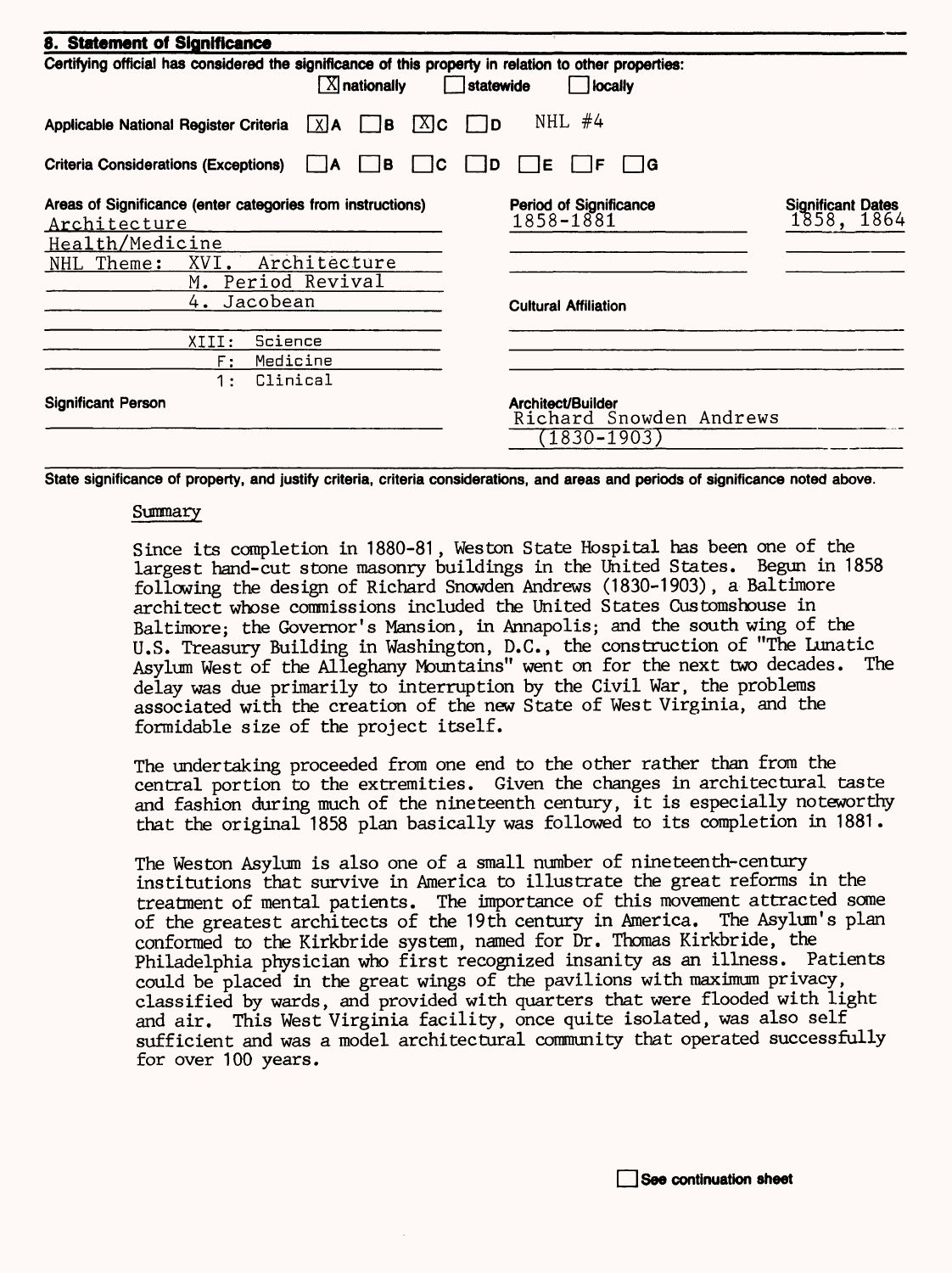| Previous documentation on file (NPS):<br>preliminary determination of individual listing (36 CFR 67)<br>has been requested<br>$\boxed{\times}$ previously listed in the National Register<br>previously determined eligible by the National Register<br>designated a National Historic Landmark<br>recorded by Historic American Buildings<br>Survey $#$ _______<br>Jrecorded by Historic American Engineering | $\overline{\mathsf{X}}$ See continuation sheet<br>Primary location of additional data:<br>State historic preservation office<br>Other State agency<br>Federal agency<br>Local government<br><b>University</b><br>Other<br>Specify repository: |
|----------------------------------------------------------------------------------------------------------------------------------------------------------------------------------------------------------------------------------------------------------------------------------------------------------------------------------------------------------------------------------------------------------------|-----------------------------------------------------------------------------------------------------------------------------------------------------------------------------------------------------------------------------------------------|
| 10. Geographical Data                                                                                                                                                                                                                                                                                                                                                                                          |                                                                                                                                                                                                                                               |
| Acreage of property ______ 26.5 acres                                                                                                                                                                                                                                                                                                                                                                          |                                                                                                                                                                                                                                               |
| <b>UTM References</b><br>$\left[ \frac{5}{4} \right] \frac{4}{9} \left[ \frac{9}{9} \right] \left[ \frac{4}{3} \right] \left[ \frac{2}{1} \right] \left[ \frac{7}{0} \right]$<br>A $\lfloor 1_1 7 \rfloor$<br>Easting<br><b>Northing</b><br>Zone<br>$C \left[ 1, 7 \right] \left[ 5 \right] 4, 5 \left[ 5, 8, 0 \right] \left[ 4, 3 \right] 2, 0 \left[ 8, 1, 0 \right]$                                       | 9 [1,7] [5]4.5[7.4.0]<br>4.320700<br>Easting<br>Northing<br>Zone<br>$0$ 1,7 54,58,10 4,32,11,80                                                                                                                                               |
|                                                                                                                                                                                                                                                                                                                                                                                                                | See continuation sheet                                                                                                                                                                                                                        |
| Verbal Boundary Description                                                                                                                                                                                                                                                                                                                                                                                    |                                                                                                                                                                                                                                               |
|                                                                                                                                                                                                                                                                                                                                                                                                                | $\mathbb{X}$ See continuation sheet                                                                                                                                                                                                           |
| <b>Boundary Justification</b>                                                                                                                                                                                                                                                                                                                                                                                  |                                                                                                                                                                                                                                               |
|                                                                                                                                                                                                                                                                                                                                                                                                                | $\mathbf{X}$ See continuation sheet                                                                                                                                                                                                           |
| 11. Form Prepared By<br><b>SHPO</b><br>West Virginia<br>edited                                                                                                                                                                                                                                                                                                                                                 | by Carolyn Pitts                                                                                                                                                                                                                              |
| name/title<br>organization NPS                                                                                                                                                                                                                                                                                                                                                                                 | 1/10/90<br>date_                                                                                                                                                                                                                              |
| 1100<br>L St.,<br>NW<br>street & number                                                                                                                                                                                                                                                                                                                                                                        | telephone $(202)$<br>$343 - 8166$                                                                                                                                                                                                             |
| Washington<br>city or town _                                                                                                                                                                                                                                                                                                                                                                                   | state D.C.<br>zip code 20013                                                                                                                                                                                                                  |

÷.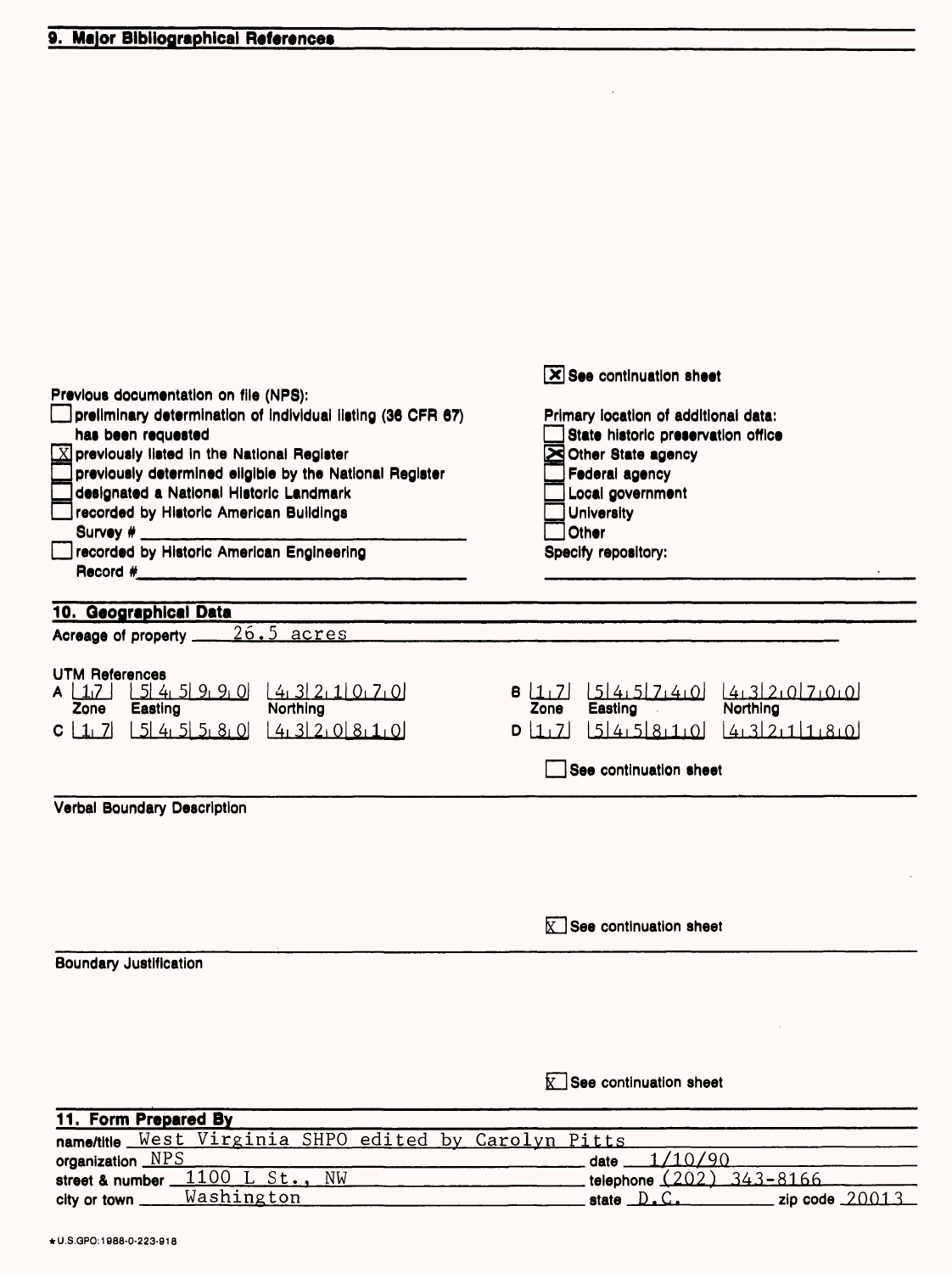## **National Register of Historic Places Continuation Sheet**

Section number  $\frac{7}{2}$  Page  $\frac{2}{2}$ 

One-story wings, with *a* high, exposed basement below that on the northeast, at the extremes of each side bring the total length to over 1200 feet. central tower rises 200 feet from the ground and the other four towers are 150 feet high.

Each of the connecting hyphens is interrupted at mid-point by a projecting three-sided, 3-1/2-story bay that is capped with round-headed gables and a low, turret-like roof. In the original design, Andrews added further emphasis to the pavilions by placing square wooden towers with exaggerated spires along the roofline. A much larger clock tower, similar in design, though much taller and more detailed, was placed over the central pavilion.

The facade of the main block is divided into three horizontal bands by varying the texture of the sandstone masonry surface: the low, basement story is defined by a projecting water table and rusticated ashlar with broken surface; the first story uses a more refined, tooled surface of rusticated ashlar; while the second and third stories are treated as one with the use of smoothsurface ashlar. A simple projecting belt course of the same sandstone delineates the first and second stories.

The building was designed with a series of set-backs that occur where a pavilion and hyphen join. This provides some relief to the dominant horizontality of the vast facade. Also, the use of architectural detailing on the projecting pavilions is in rather marked contrast to the unadorned surfaces of the connecting hyphens. Andrews designed the asylum in the "Gothic" style with elaborate Dutch or Jacobean gables of the pre-Civil War period. Rusticated quoins define the corners and label moldings accentuate the fenestration and cap the steep-pitched gables that terminate with urn-like stone finials. The central pavilion is especially fine, with twin Jacobean gables and round-headed windows.

Except for the addition of dormers along the entire gable roof and the replacing of the original slate roof with a modern composition material, the external appearance of the building stands as it was originally constructed.

The interiors of the buildings and the grounds of the asylum in general have been modified. Fluctuating in-patient population, upgrading fire and mechanical standards, and changing concepts in treatment of the mentally ill have all influenced interior alterations. The wings projecting from the rear of the building's extreme southwest end were connected in 1879 to form an enclosed courtyard.

Over the years, several auxiliary buildings have come and gone. Presently, there is a large, 3-1/2-story (plus basement) brick unit, extending to the southeast from the extreme southern wing, that was constructed around 1935.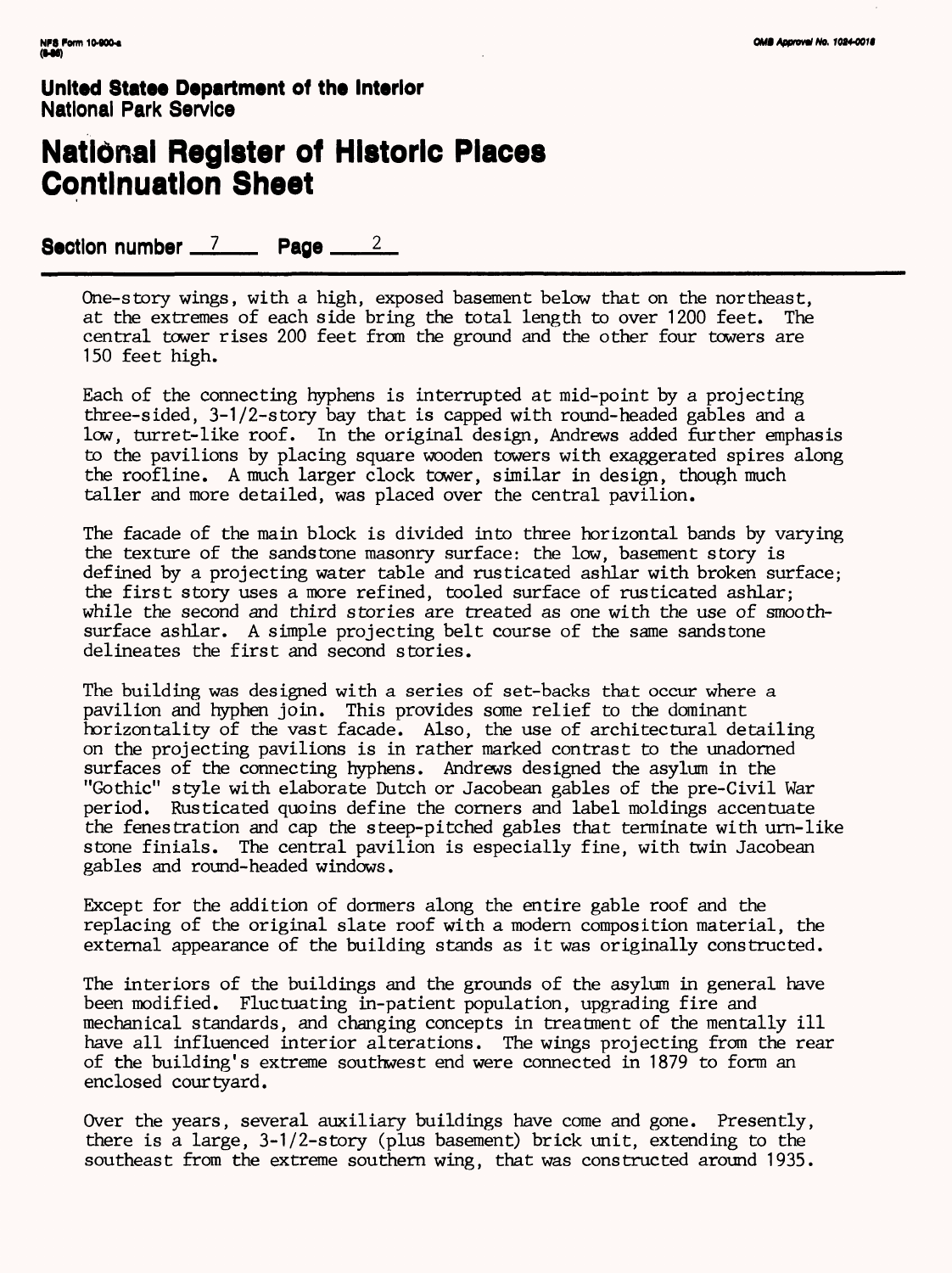# **National Register of Historic Places Continuation Sheet**

Section number  $1$  Page  $3$ 

To the rear of the main unit are several brick structures that house specialty sections for patients, as well as such service units as kitchen and dining facilities, laundry, shops, and storage. The latest auxiliary buildings are plaster- or stucco-covered blocks constructed during the 1950s.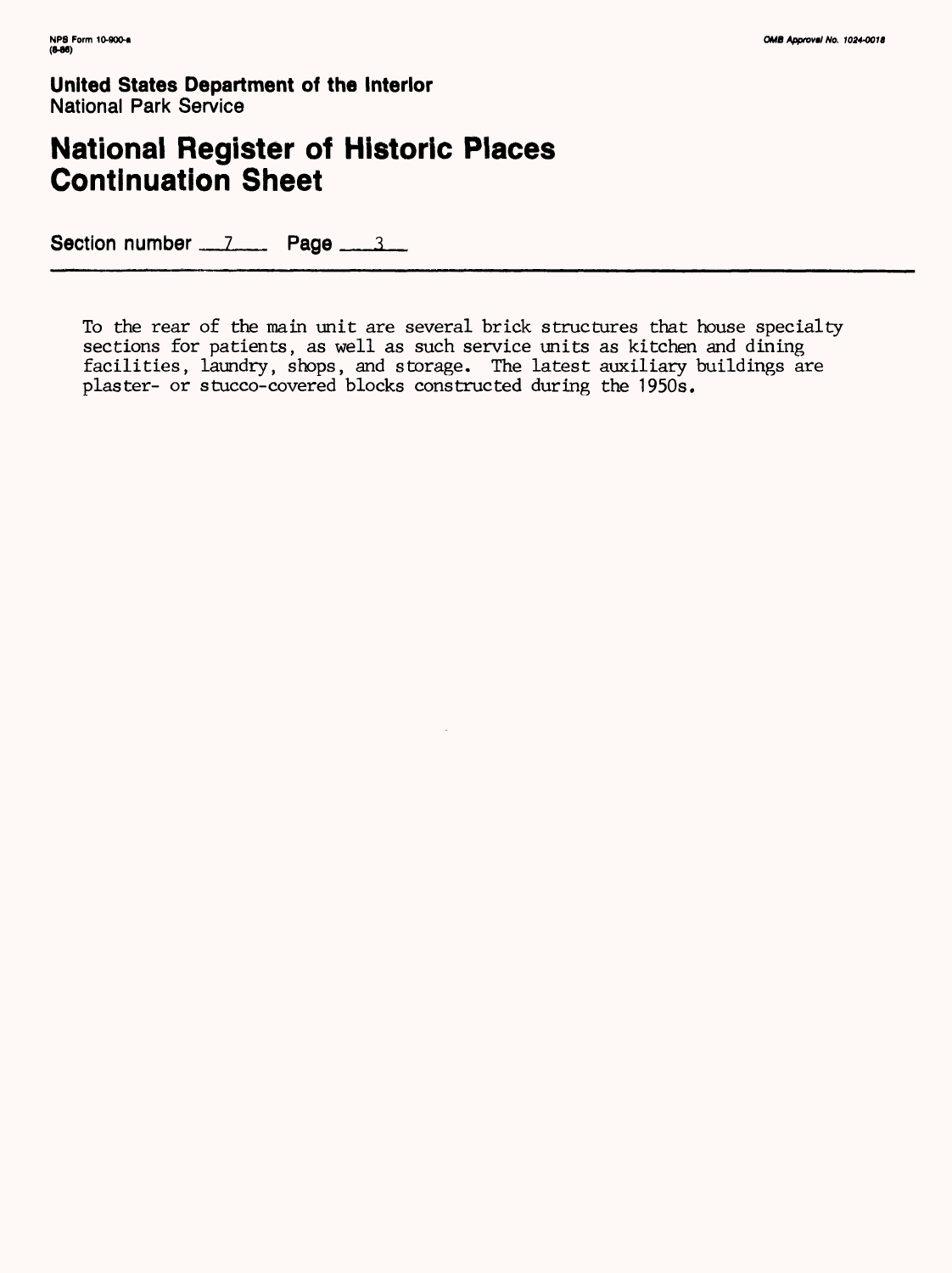### **National Register of Historic Places Continuation Sheet**

Section number  $\_\_\_\$ 8 Page  $\_\_\_\_\$ 

### History

Not many years before the Civil War there was a change in attitudes on the part of many toward the mentally ill. Among those who helped foster a more humane form of housing and treatment were Dorothea Dix and Dr. Thomas S. Kirkbride. The new outlook was soon accompanied by a surge in the construction of institutions in many of the States, and Virginia participated in this by authorizing new facilities, bringing the legislated centers to three in number by 1858. Those at Williamsburg and Staunton were older than the third asylum established at Weston, a new hospital designated under the authority of the Old Dominion not only to serve the State's insane but also to relieve some of the friction and constantly growing political differences between those to the east of the mountains and those to the west. The proposed "Lunatic Asylum West of the Alleghany Mountains" would be the first public institution of any size in transmontane Virginia.

Under the guidance of a board of directors, the plans of Baltimore architect Richard Snowden Andrews were accepted, and work was soon begun on what was intended to be one of the largest and most attractive stone buildings in the United States, work that would continue for more than twenty years. The influx of State funds, a grand building program, skilled labor and a greatly increased market proved a boon to the small community of Weston; economic progress allowed substantial growth in numbers and the quality of life in the area.

For decades before the Civil War there was a building of political tensions between the sections of Virginia separated by the Appalachians. Much of the outward manifestation of the controversy was in the form of requests for additional western representation in government and better internal development. The State had not undertaken the location of any wholly owned and operated institutions west of the mountains, and many must have wondered if there was a fair return on the tax dollar. Pressure from the people of the northwest had been expressed in the desire to have a new hospital for the insane built in the interior, for those at Williamsburg and Staunton were distant and crowded. Finally, on March 22, 1858, the legislature passed "an act authorizing the establishment of the Trans-Alleghany lunatic asylum."

The enabling legislation provided for the appointment of three commissioners-one from the Shenandoah Valley and two from east of the Blue Ridge—to select a suitable site west of the mountains. Sutton in Braxton County, Fayetteville in Fayette County, and Weston in Lewis County were visited, the latter receiving the most favorable report and acceptance by the Governor. A board of nine directors from the Weston area was constituted as a corporate body over "The Lunatic Asylum West of the Alleghany Mountains." With an initial appropriation of \$25,000 they purchased 269 acres of land and commenced to hire an architect and begin a building.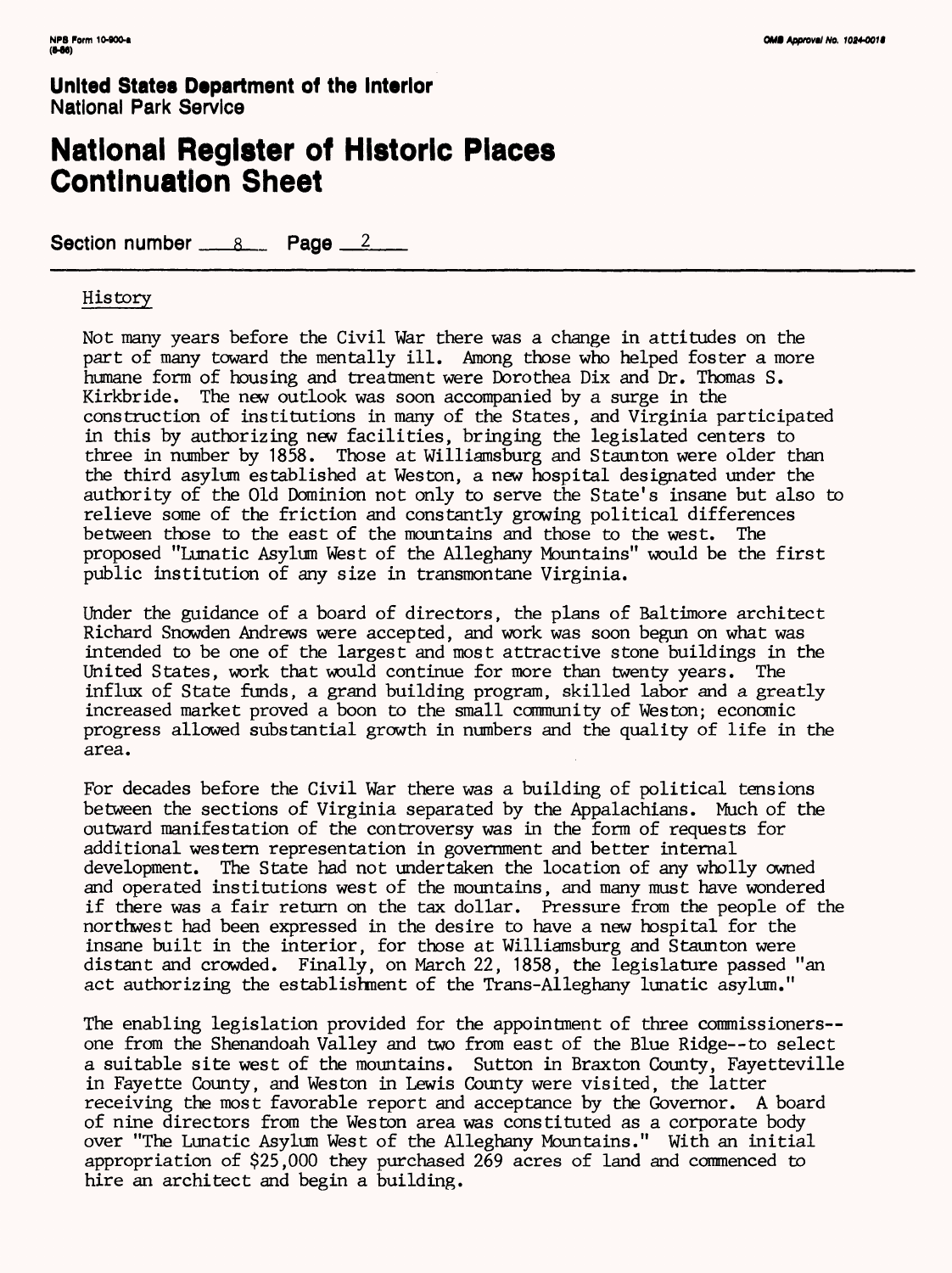### **National Register of Historic Places Continuation Sheet**

Section number  $8 \times$  Page  $3 \times 3$ 

Representatives of the directors visited several hospitals in other States. The group had plans for a building drawn up by Baltimore architect Richard Snowden Andrews, and the entire project was submitted (as required by the enabling act) to physicians who had charge of similar institutions. The latter task was assigned to Dr. Thomas S. Kirkbride of the Pennsylvania Hospital for the Insane at Philadelphia, one of the leading personalities of his day in the theories and practices of treating the mentally ill, and Dr. Francis T. Stribling of the Western Lunatic Asylum of Virginia at Staunton. These gentlemen conferred and made many suggestions which were incorporated into the plans and specifications.

By the late 1850s the physical plant for the housing of the insane was not seen as just a building where the patients could be kept under roof. It was designed for the optimum number of 250. Unlike those places constructed more for the purposes of security and safety, this establishment was to foster the best known concepts of curing the patient. Following the "Kirkbride Plan," the asylum was located in a rural area far away from cities. Patients would be housed among strangers only, discouraged from seeing anyone they knew and loved.

The architect chosen to design the Asylum was Richard Snowden Andrews. Born in Washington, D.C., and educated at Georgetown University, he began his practice during the 1850's in Baltimore, where he designed schools and churches. During the Civil War he served with the Confederate Army.

The first report of the architect, submitted late in 1859, showed great progress in the gathering of materials and preparation of the site. A quarry at Mt. Clare in nearby Harrison County supplied a fine blue sandstone, special equipment was assembled to allow workmen to proceed in a structured manner, artisans were hired for the demanding tasks, and convict labor was brought in for the unskilled jobs. The logistics of construction taxed those in charge; they had to have items brought in from fairly distant railheads, along wagon roads and up the nearby West Fork River. Bricks for interior walls were burned on the site, as sand and clay were easily procured in the vicinity.

By June 28, 1861, the southern one-story wing was under roof, and walls for the connecting three-story section had been begun when the strife of war brought an end to the project as far as Virginia was concerned. An ordinance of that date called for all work to be suspended and the remaining moneys to be returned to the treasury. About \$98,000 had been expended and some \$27,000 was on deposit at the Exchange Bank of Virginia at Weston. The pro-Union reorganized government of Virginia was set up at Wheeling on July 1 , 1861, however, and on July 2 a delegation removed the funds to Wheeling, out of the clutches of the secessionist State administration. When the new State of West Virginia was constituted, building was continued, but the name of the institution was changed to the West Virginia Hospital for the Insane.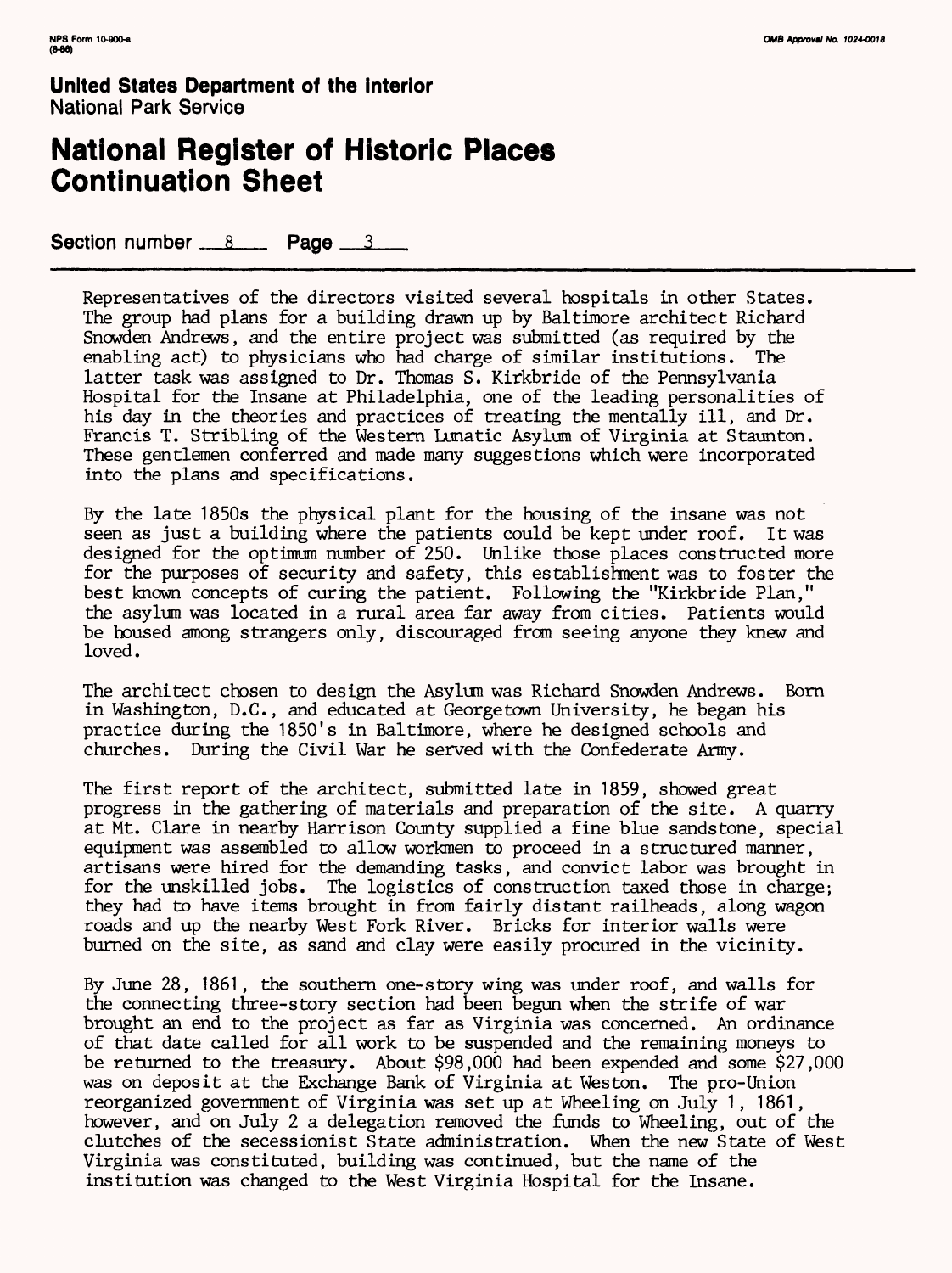## **National Register of Historic Places Continuation Sheet**

Section number  $8 \times$  Page  $4 \times 4$ 

It was not until late in 1864 that a portion of the hospital was opened to house patients. By the autumn of 1867 there were 45 persons in the south wing, and many of the State's insane who were being maintained at Virginia's institution at Staunton were finally transferred to Weston in that year. But it was the early 1880s before the main building was completed; by that time additional brick structures housing special functions were already on the grounds. The State seemed unable to provide the space needed for all its mentally ill, and a second hospital was started at Spencer in 1890. What had been ideally designed for 250 patients would hold several times that number for extended periods.

During the early construction stages, the influx of money, men and material had an immediate and beneficial effect (for the most part) on Weston and Lewis County. From a small county-seat community which served surrounding farms, the town grew to a center of activity involved in the financing and building of an institution on a scale not before witnessed in the area. Skilled workers, to cut, haul and place stone; burn and lay brick; do the carpentry work; and saw the lumber, were brought in. The infant timber industry received a great stimulus, and local farmers had a new outlet for cash goods. The professional and common workers at the hospital added to the population and at the same time spurred growth in the number and variety of servicerelated personnel.

From the beginning the Hospital was largely self-sufficient. They raised their own vegetables on the hospital's farms and maintained a dairy herd. The barn was a well maintained building, with running water. A coal mine nearby supplied fuel for heat, and there was a reservoir for water. All of the patients' clothing, curtains, and fabrics were made at Weston, as well as fine quality mattresses and most of the institutional furniture, thus fulfilling the 19th-century ideal that institutions be self-sustaining and that mental patients learn a trade.

West Virginia Hospital for the Insane had a name change about 1913 to Weston State Hospital, but its functioning as the State's primary mental institution did not change. Overcrowding, a developing attitude that treatment should be directed more to maintenance than to the attempt to rehabilitate, and a continual lack of funds plagued the hospital for many years. New buildings filled as soon as they were completed. New facilities, however, have not marred the original main facility. Currently there are plans to re-use Andrews' great mental hospital west of the Alleghanies.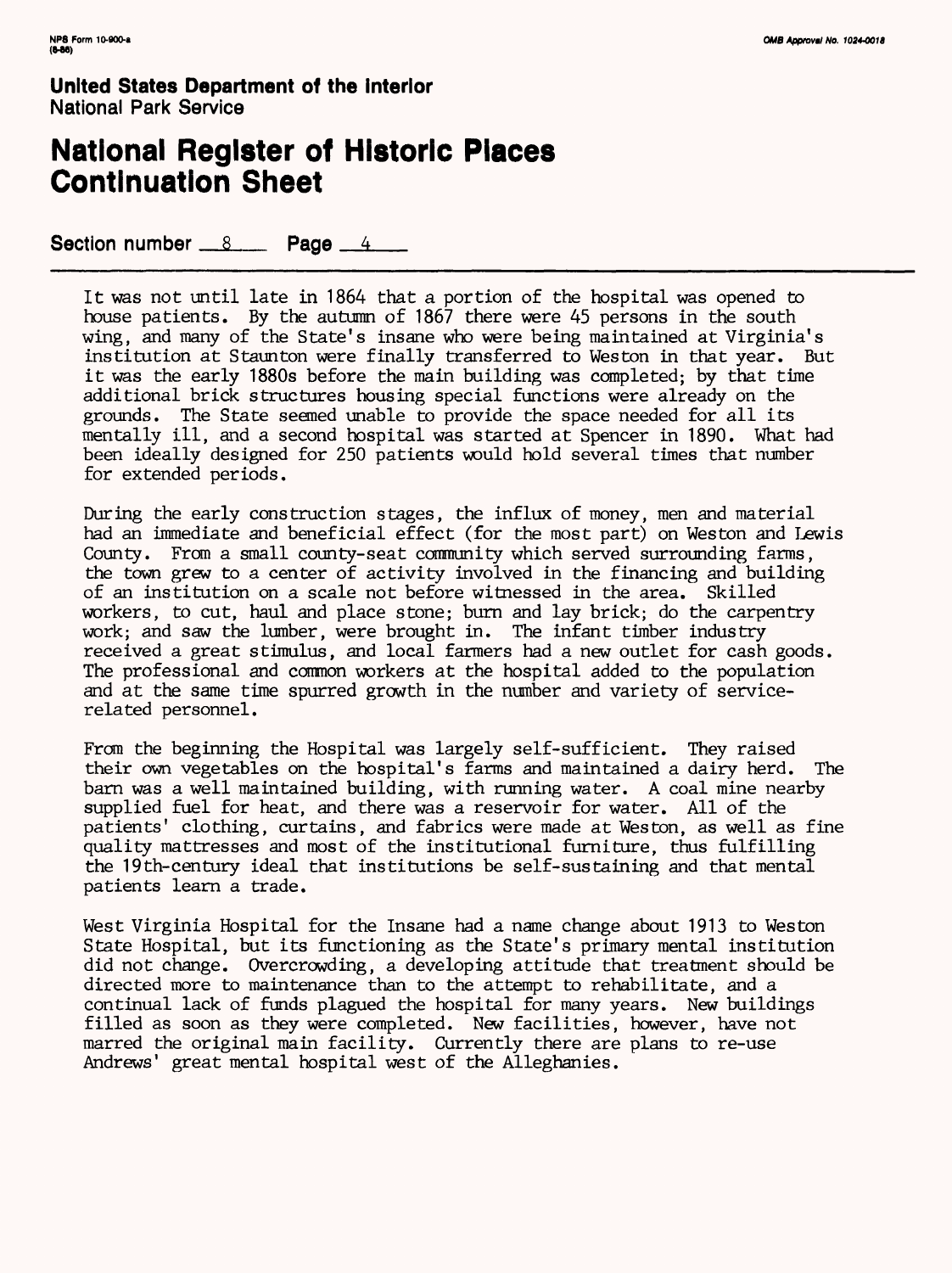# **National Register of Historic Places Continuation Sheet**

Section number  $9$  Page  $1$ 

### MAJOR BIBLIOGRAPHICAL REFERENCES

- Acts of the General Assembly of Virginia, Passed in 1857-8. Richmond: William F. Ritchie, 1858. (Pp. 117-118.)
- Acts of the General Assembly of Virginia, Passed in 1859-60. Richmond: William F. Ritchie, 1860. (Pp. 105, 499.)
- Fourth Annual Report of the Directors and Superintendent of the West Virginia Hospital for the Insane, for the year 1867. Wheeling, W.Va.: John Frew, 1868.
- "The Kirkbride Plan: Architecture for a Treatment System that Changed," Hospital and Community Psychiatry 27, 7 (July 1976) : 473-477.
- "Report of The Lunatic Asylum West of the Alleghany Mountains, 1859." Charleston, W.Va.: West Virginia Department of Archives and History. (Virginia Documents. Document XXII.)
- Roy Bird Cook Papers. West Virginia Collection, West Virginia University Library, Morgantown, W. Va. A&M 1561.
- Smith, Edward Conrad. A History of Lewis County, West Virginia. Weston, W. Va.: By the author, 1920.(Pp. 327-334.)